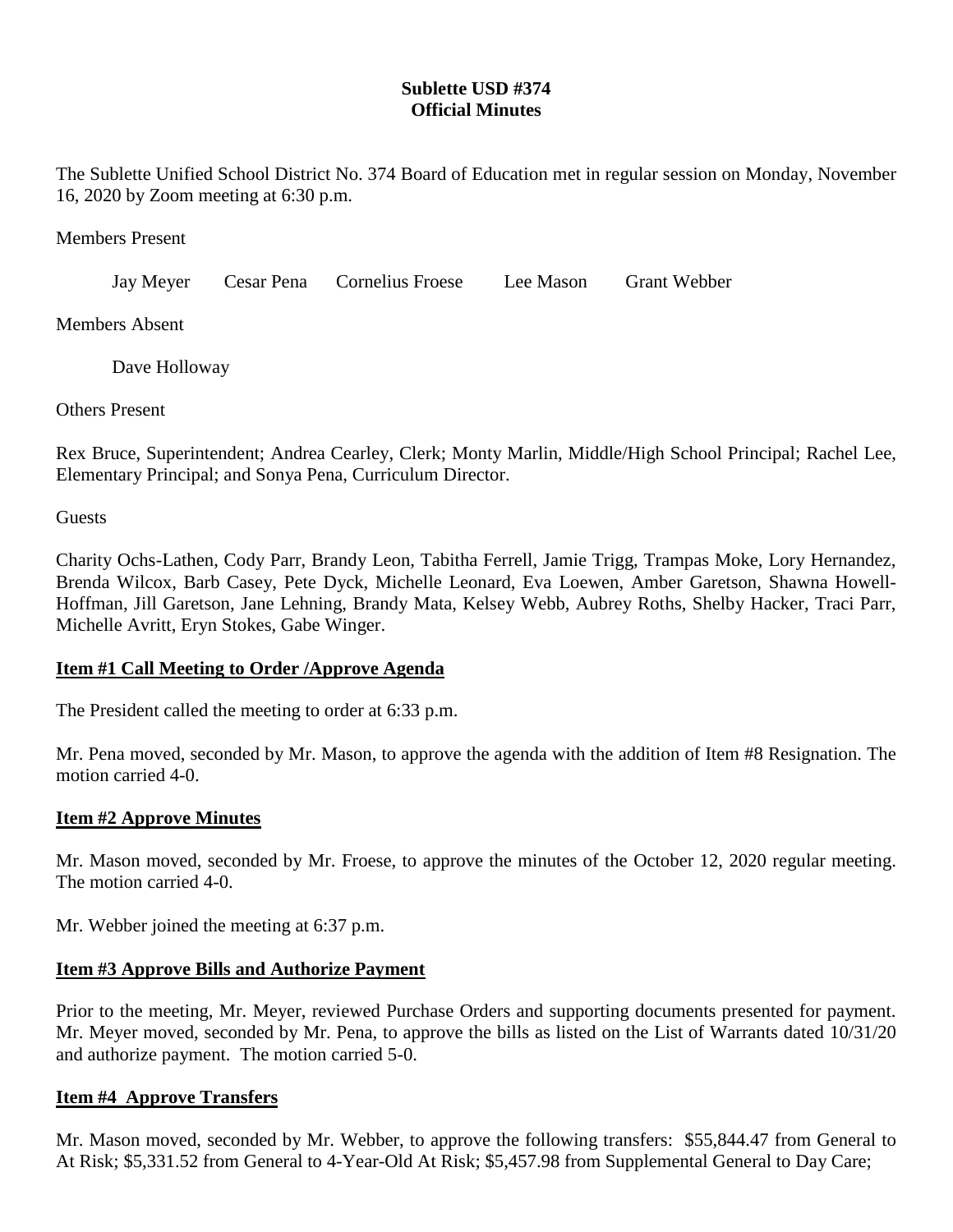Board Minutes Page 2 November 16, 2020

\$10,655.92 from General to Bilingual; \$14,279.44 from General to Food Service; \$58,907.07 from General to Special Education; and \$4,101.80 from General to Vocational Fund. The motion carried 5-0.

## **PUBLIC FORUM**

There was no public forum.

## **Reports**

### Curriculum

Mrs. Pena reported on SAC and CCC meetings and updating memberships. Most teachers are meeting virtual. PLCs with Rachel on Friday; Teachers Grades 3-10 gave interim math assessments; they will be spending leftover money from last year from the LINK grant; getting books for every student K-12 for Christmas.

### Principals

Mr. Marlin reported he was going to introduce the FFA Teacher, Elizabeth Meyer along with the FFA Officers. He also stated he would like to introduce Jen Younger, the new Graphic Design instructor. However, he decided to wait due to meeting being ZOOM. Mr. Marlin also presented for Mr. Carter who was at practice. In regards to HS BB, he reported the County Health Department would allow 30% capacity which computes to approximately 197 spectators. We will allow 65% of that number for home fans and 35% for the visiting team's fans. Tickets would be available for each game. This computes to 128 home fans or approximately three tickets per player. There will be no crossing over from north and south gyms. Masks will be required to be worn the entire time and no food or drinks will be allowed in the gyms. If a person fails to comply, they will be asked to leave. If resistance as a whole is experienced, we will not allow any spectators until after Christmas.

Mrs. Lee reported that Tuesday, November 17 was Virtual Literacy Night with LINK and BEST2. KITE information for testing, all online, to help struggling readers. She also reported two teachers and two students were COVID positive. The fifth grade is currently on a "modified quarantine" due to COVID issues and it is working ok for now. They come to school from 8:15am-3:00pm till Thanksgiving break. They do not leave the classroom except to recess alone. Per Vada Winger, COVID cases are up from five cases on November 9<sup>th</sup> to 52 cases on November 16. Fees for using copyright music have been waived for music played on school's website.

### Activities Director

Mr. Carter was unable to attend as he was at basketball practice. Mr. Marlin presented information for him.

### SWPRSC/HPEC

Mr. Meyer reported on the SWPRSC meeting held via ZOOM. He stated that the LINK grant would be ending next year and would reduce the income. Nobody attended the HPEC meeting.

#### Superintendent:

Mr. Bruce began by thanking our Substitute teachers for all they've done in our efforts to keep school open. He reported one daycare worker out but they are able to remain open. He stated that if we begin to lose Food Service staff the board will have to convene to decide what to do. Mr. Bruce stated possibly dismissing the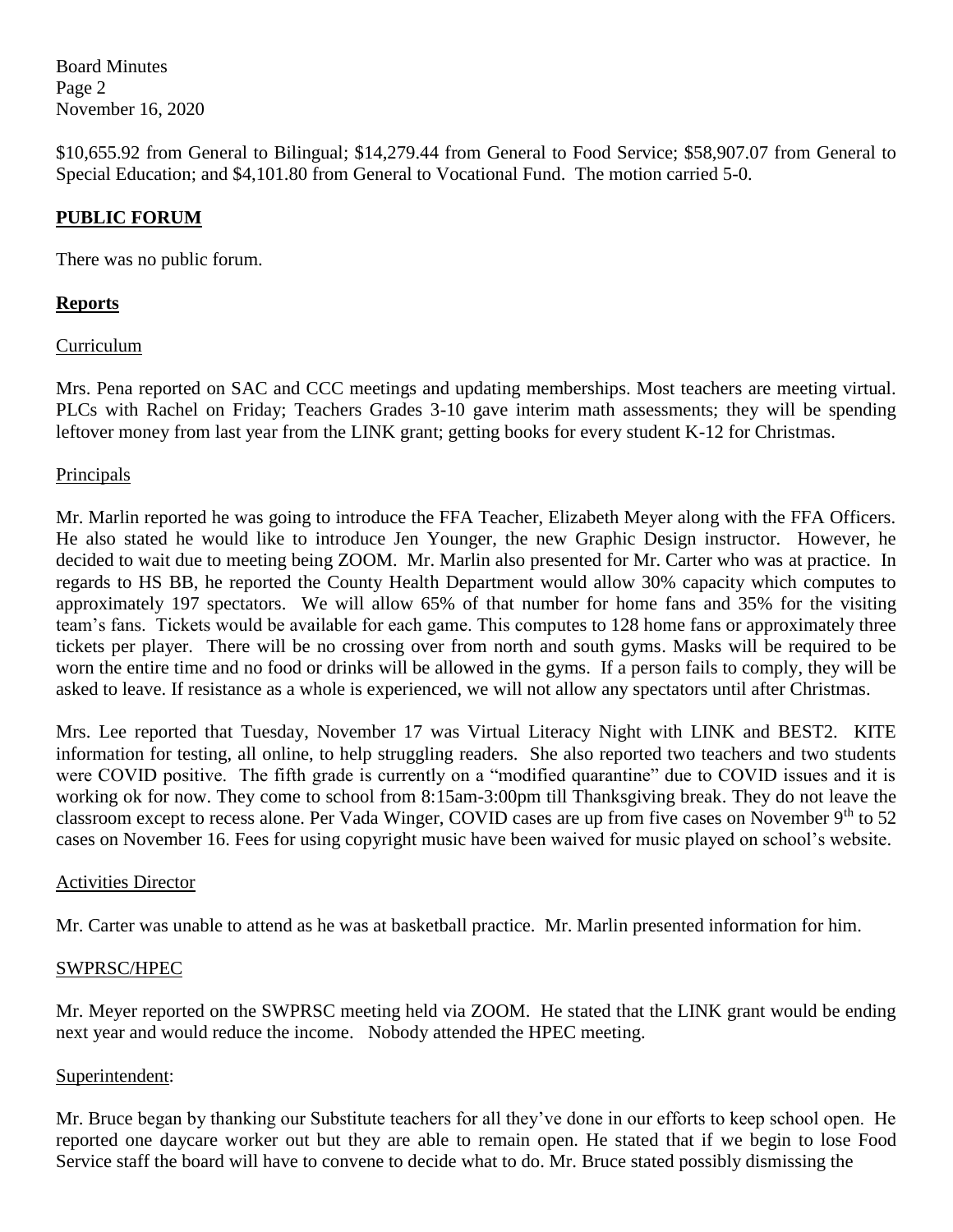Board Minutes Page 3 November 16, 2020

Grade School on Monday and Tuesday, November 23 and 24 depending on the number of COVID cases. Grade School has two teachers and two students who are COVID positive and that Mary McMullen is currently out caring for her husband Bob McMullen. The High School currently has 1 teacher in quarantine. He informed of USD 374 having two appointments on the Sublette Recreation Board and we will be reviewing letters of interest to fill one of those positions which will become vacant when Bob Moore resigns the end of this year. The Board would like to have the Recreation Board applicants attend the next board of education meeting to express their interest. Mr. Bruce reported we have received three letters of interest for our USD #374 Board of Education opening. He asked the Board how they wanted to proceed with HS principal interviews. We have received three applications. The deadline for applications is December 14, 2020. It was suggested we contact the three applicants and advise them of the deadline and that we would plan to begin interviews in January. Mr. Bruce reported on Bob McMullen's accident and that he had knee surgery in Wichita. Bob is back home and recovering.

#### **Item #5 Remove Andrea Cearley from Centera Bank Account Signature Cards and Add Charity Ochs-Lathen**

Mr. Pena moved, seconded by Mr. Mason, to remove Andrea Cearley from the Centera Bank account signature cards and add Charity Ochs-Lathen. The motion carried 5-0.

#### **Item #6 Executive Session- Non-elected Personnel**

Mr. Pena moved, seconded by Mr. Webber to go into executive session to discuss an individual employee's performance and a potential new employee, pursuant to the non-elected personnel exemption under KOMA, to include Mr. Bruce in executive session, and to reconvene to open session at 7:50 p.m. The motion carried 5-0.

The Board reconvened to open session at 7:50 p.m.

#### **Item #7 Contract Approval**

Mr. Mason moved, seconded by Mr. Webber, to approve the new contract amount for Kelly Matteson for additional ESL work. The motion carried 5-0.

Mr. Pena moved, seconded by Mr. Mason, to approve the contract of Olivia Noah as Day Care employee. The motion carried 5-0.

Mr. Webber moved, seconded by Mr. Pena, to approve the supplemental contract of Marcedies Vogts, MS Girls Asst. Basketball Coach and Jaime McVey, MS Girls Head Basketball Coach. The motion carried 5-0.

#### **Item #8 Resignation**

Mr. Pena moved, seconded by Mr. Froese, to accept the resignation of Kitty Griffin, MS/HS FACS teacher, effective at the completion of the 2020-2021 contract year, with gratitude for her 27 years of service to the District. The motion carried 5-0.